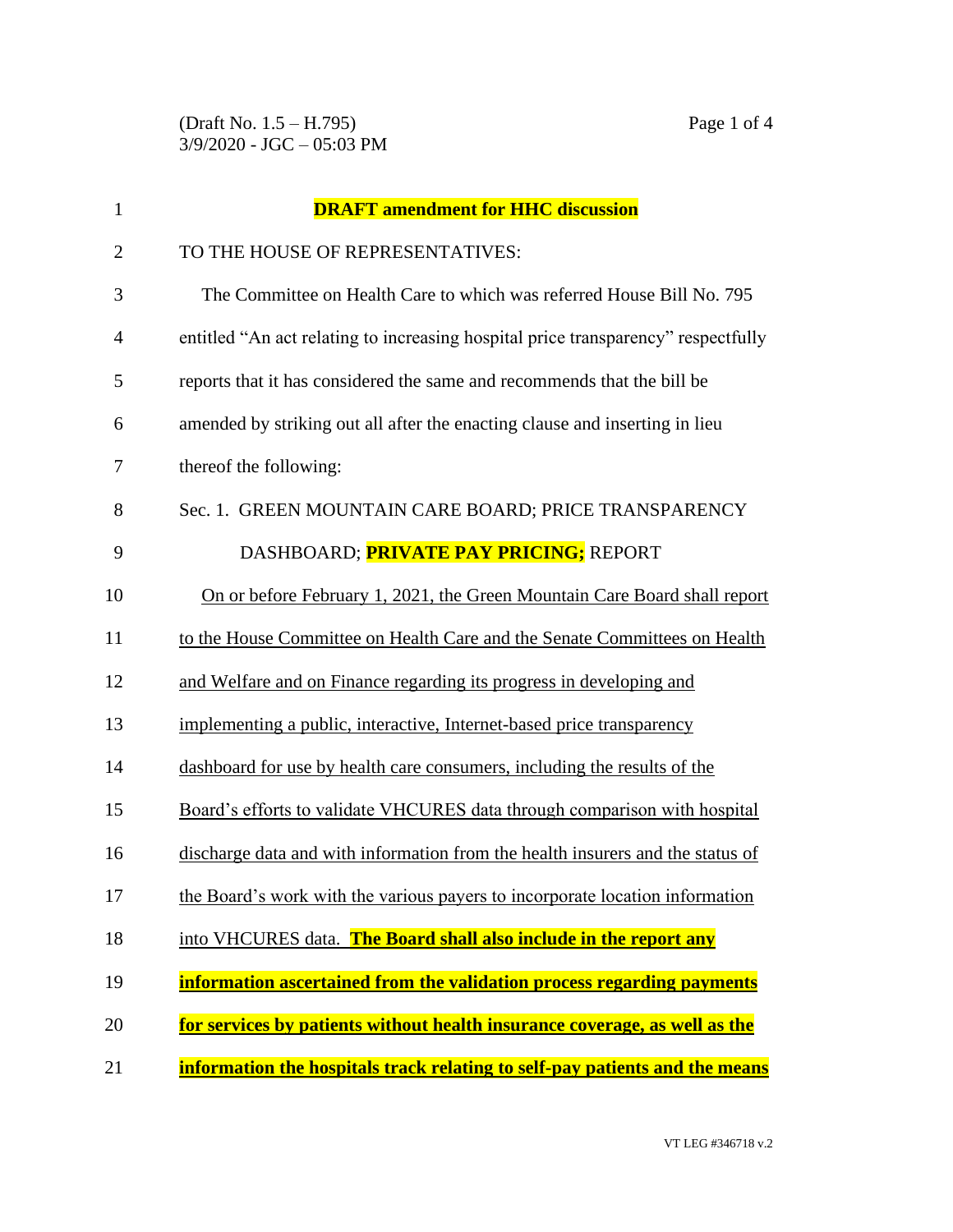| $\mathbf{1}$   | by which hospitals may provide information to the Board in the future            |
|----------------|----------------------------------------------------------------------------------|
| $\overline{2}$ | regarding actual amounts paid for services by patients without health            |
| 3              | <b>insurance coverage.</b>                                                       |
| $\overline{4}$ | Sec. 2. 18 V.S.A. § 9411 is added to read:                                       |
| 5              | § 9411. INTERACTIVE PRICE TRANSPARENCY DASHBOARD                                 |
| 6              | (a) The Green Mountain Care Board shall develop and maintain a public,           |
| 7              | interactive, Internet-based price transparency dashboard that allows consumers   |
| 8              | to compare health care prices for certain health care services across the State. |
| 9              | Using data from the Vermont Healthcare Claims Uniform Reporting and              |
| 10             | Evaluation System (VHCURES) established pursuant to section 9410 of this         |
| 11             | title, the dashboard shall provide the range of actual allowed amounts for       |
| 12             | selected health care services, showing both the amount paid by the health        |
| 13             | insurer or other payer and the amount of the member's responsibility, and shall  |
| 14             | allow the consumer to sort the information by geographic location, by health     |
| 15             | care provider, by payer type, and by the specific health care procedure or       |
| 16             | health care service. The Board shall provide a link on the dashboard to the      |
| 17             | statewide comparative hospital quality report published by the                   |
| 18             | <b>Commissioner of Health pursuant to section 9405b of this title.</b>           |
| 19             | (b) The Board shall update the information in the interactive price              |
| 20             | transparency dashboard at least annually.                                        |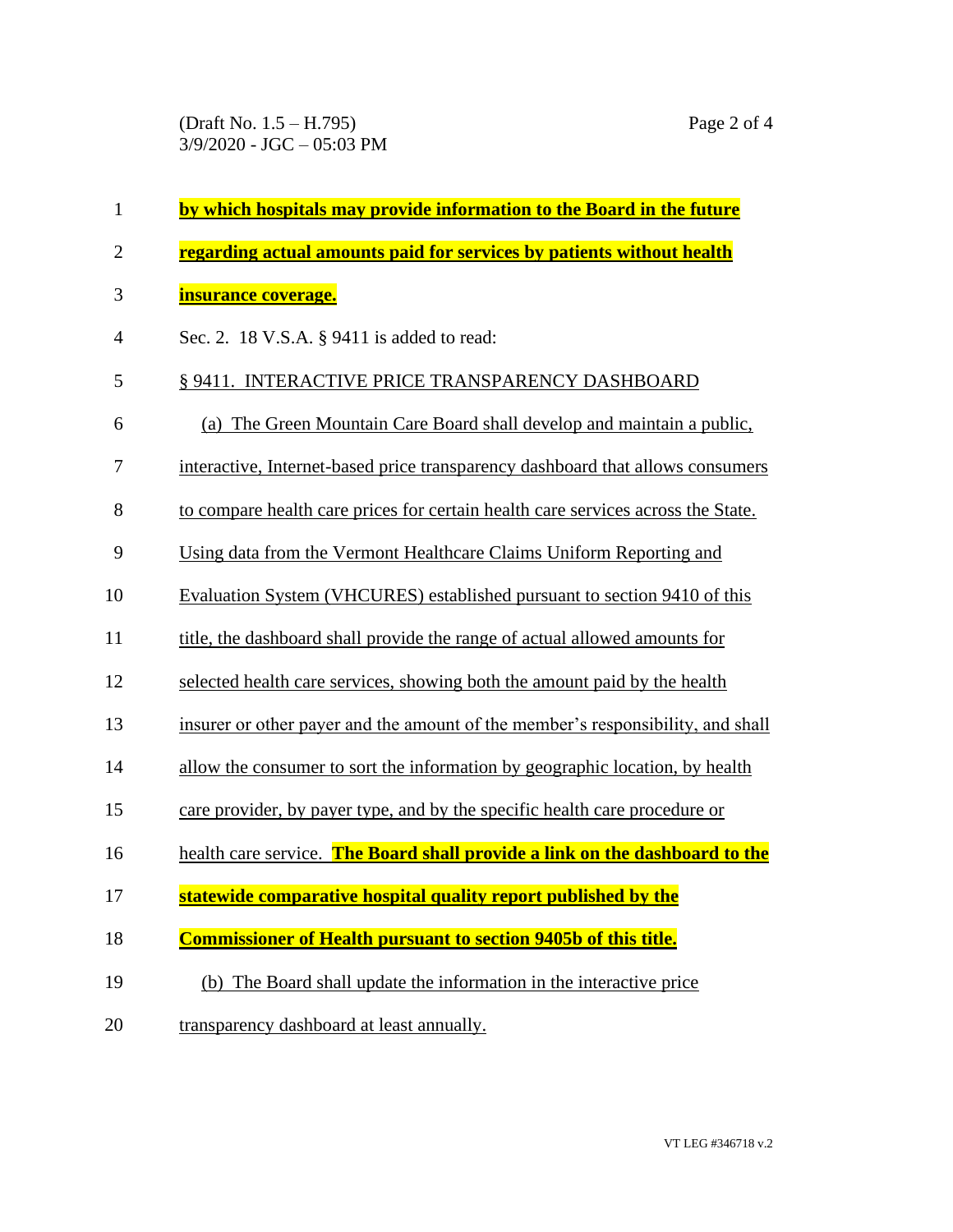| $\mathbf{1}$   | Sec. 3. INTERACTIVE PRICE TRANSPARENCY DASHBOARD;                            |
|----------------|------------------------------------------------------------------------------|
| $\overline{2}$ | DEMONSTRATION; RECOMMENDATIONS; REPORT                                       |
| 3              | (a) On or before February 1, 2022, the Green Mountain Care Board shall       |
| 4              | provide a demonstration of the interactive price transparency dashboard      |
| 5              | developed pursuant to 18 V.S.A. § 9411 to the House Committees on Health     |
| 6              | Care and the Senate Committees on Health and Welfare and on Finance.         |
| 7              | (b) In addition to the demonstration required by subsection (a) of this      |
| 8              | section, on or before February 1, 2022, the Green Mountain Care Board        |
| 9              | shall provide recommendations to the House Committee on Health Care          |
| 10             | and the Senate Committees on Health and Welfare and on Finance               |
| 11             | regarding ways in which the price transparency dashboard may be              |
| 12             | expanded to provide information on health care quality, on actual            |
| 13             | amounts charged to patients without health insurance coverage after the      |
| 14             | application of any relevant charity care policies or other discounts, and on |
| 15             | other claims and payment data not currently collected by VHCURES.            |
| 16             | <b>Sec. 4. 18 V.S.A. § 9406 is added to read:</b>                            |
| 17             | <u>§ 9406. PRIVATE-PAY PATIENTS AT HOSPITALS AND HOSPITAL-</u>               |
| 18             | <b>AFFILIATED PRACTICES</b>                                                  |
| 19             | (a) As used in this section, "private-pay rate" means the actual amount      |
| 20             | that is charged to a patient without health insurance coverage for the       |
| 21             | service or services provided.                                                |